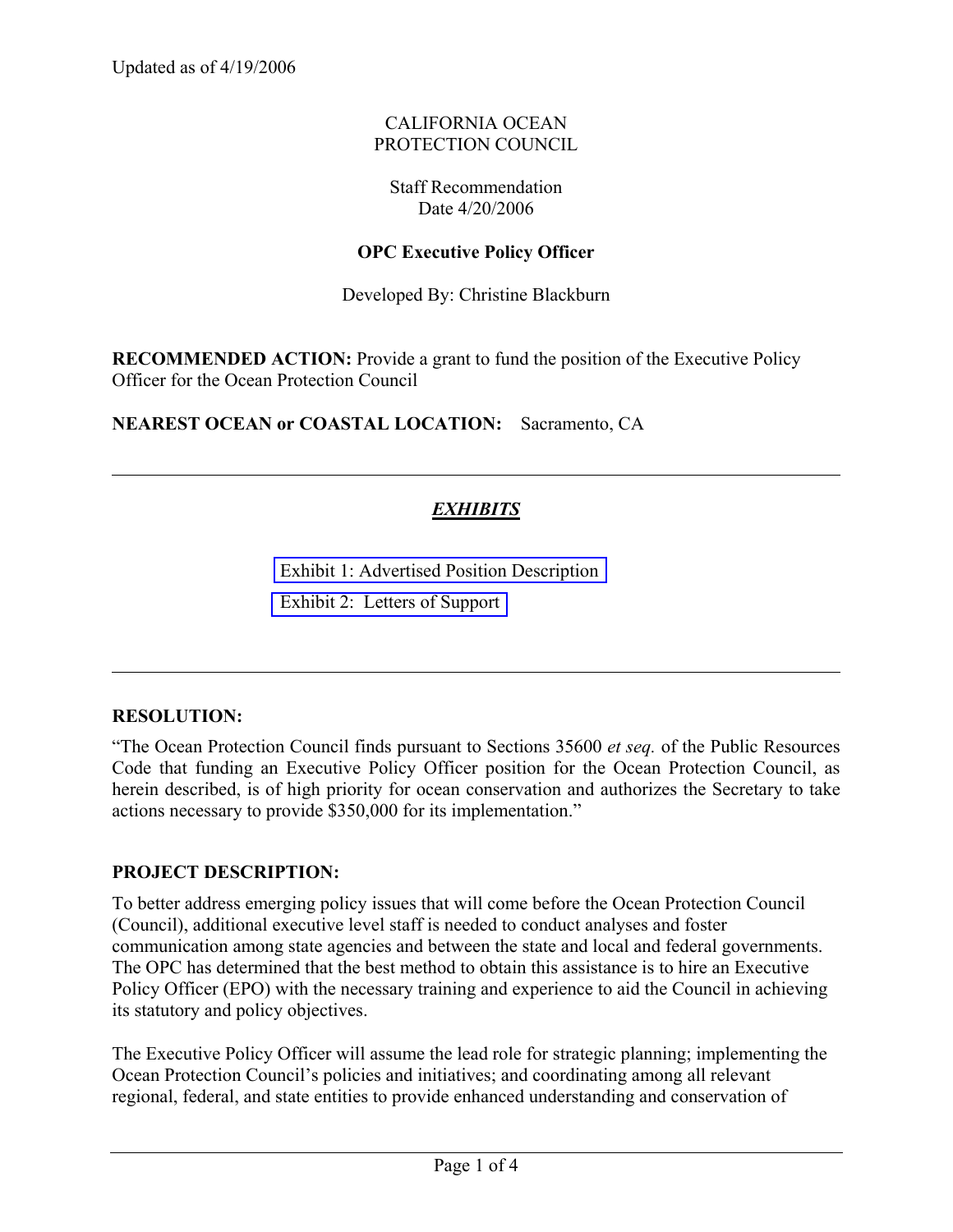California's ocean resources. The Executive Policy Officer will serve as the primary policy analyst for the Council. This person will:

- Coordinate activities of ocean-related state agencies to improve the effectiveness of state efforts to protect ocean resources within existing fiscal limitations
- Establish policies to coordinate the collection and sharing of scientific data related to coast and ocean resources between agencies
- Identify and recommend to the Legislature and Congress needed changes in law which will improve the protection and management of California's ocean and coastal resources
- Evaluate state agency budget priorities and work with the agencies to create cross-cutting budgets that result in more strategic expenditures

More specific duties include:

- **Operations**: assume overall responsibility for all planning, policy development, and implementation of Council initiatives, and work closely with the Chair and Secretary of the Council in oversight of operational aspects of the Council
- **Coordination**: work with state agencies, departments, boards and commissions, and with federal and local agencies and non-governmental organizations to develop efficient means to implement strategic goals of the Council
- **Strategic Planning**: develop and guide the implementation of the strategic plan for the Council that sets quantifiable goals and objectives for up to five years to manage and improve California's ocean resources and its ocean ecosystem
- **Funding Priorities**: ensure that project funding is in compliance with the goals, objectives, and priorities identified in the Council's Strategic Plan

The Executive Policy Officer will work directly with the State Coastal Conservancy, the California Ocean Resources Management Program, and with the Council Science Advisor to assist the Council in meeting the requirements of California Ocean Protection Act. The EPO will work closely with the staff at the Coastal Conservancy to enhance the project-level work that the Conservancy provides for the Council.

This is a permanent, exempt position that will be located within the Resources Agency, filling an existing position within that office.

## **CONSISTENCY WITH THE CALIFORNIA OCEAN PROTECTION ACT:**

COPA mandated the Council to coordinate the activities of multiple state department and agencies in carrying out a multi-facetted program of ocean conservation. Further, the Executive Officer (EO) of the Coastal Conservancy was named as the Secretary to the Council and was given the authority to administrates its affairs, including providing the necessary staff. Consistent with this authority, the EO recommends the creation of this position, but recognizes that the location of the EPO, both geographically and within the State hierarchy, should be outside the Conservancy itself in order for them to carry out the assigned task. The EPO should exist at a sufficiently high level within the Administration and should be located in Sacramento, CA. Both these stipulations will allow the EPO to meet and coordinate with the people necessary to achieve the goals of the Council. It will allow the Council members more direct access to this person—including frequent meetings between the EPO, the Council Chair, and other Council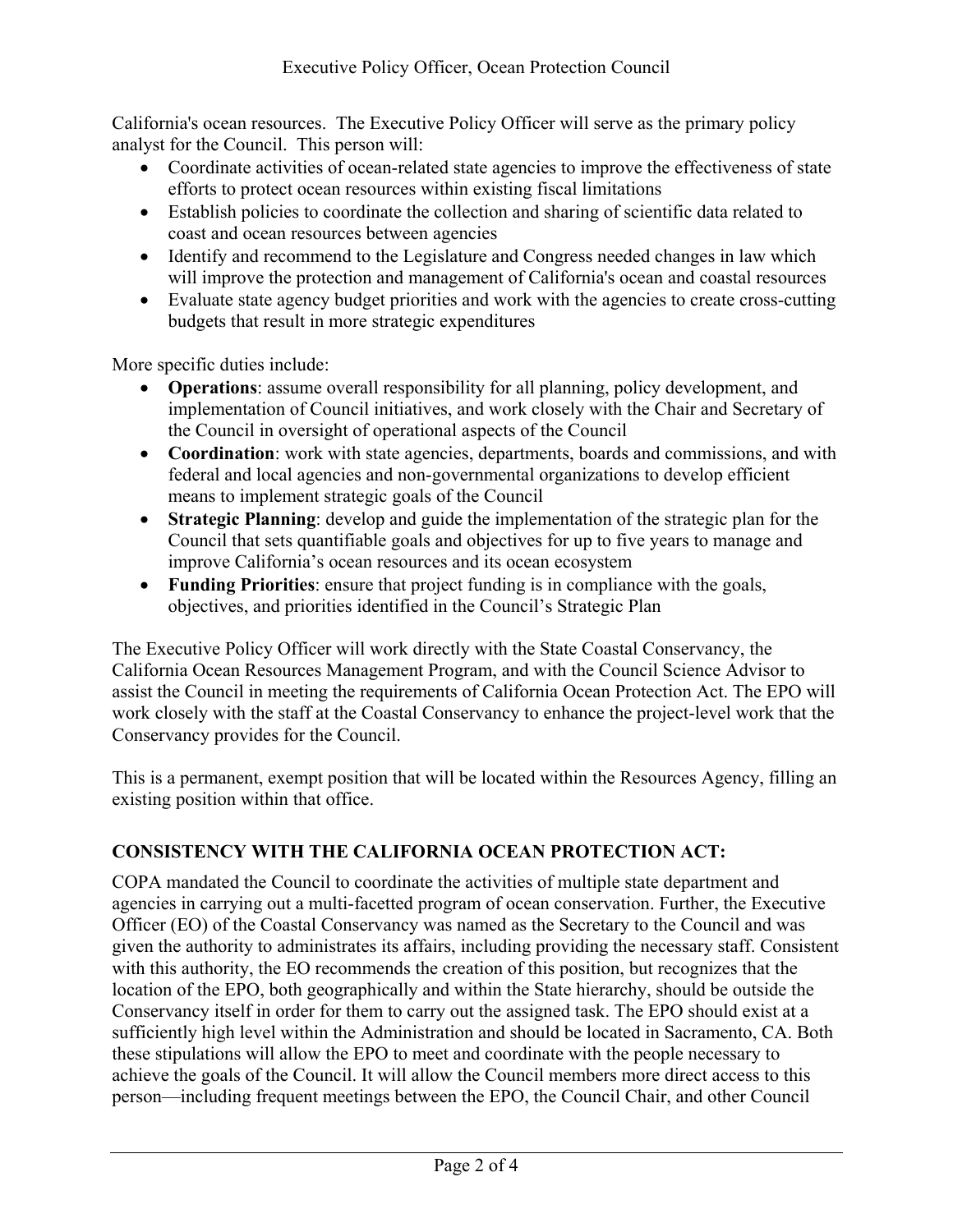members as warranted. Further, locating the EPO in Sacramento will allow this person to have rapid access to the directors of departments, boards, and commissions; members of the legislature; and other officials located in Sacramento.

### **PROJECT FINANCING:**

| <b>Possible Funding Sources</b> |           |
|---------------------------------|-----------|
| Ocean Protection Council Funds  | \$350,000 |
| <b>Other Sources</b>            | \$0,000   |
| <b>Total Project Cost</b>       | \$350,000 |

Funding for the proposed position would come from an appropriation to the Coastal Conservancy from the Environmental License Plate Fund. Pursuant to Public Resources Code section 21190.5, these funds may be expended upon appropriation by the Legislature in support of the California Ocean Protection Act. These funds are appropriate to assist the Council in the policy development goals of the Ocean Protection Act.

The total of \$350,000 would cover 2 years of salary (plus benefits), travel, and other expenses for the Executive Policy Officer. The staff of the OPC is delegated to spend up to \$100,000 for actions such as this, but to provide a 2-year contract, we are requesting this more comprehensive authorization.

**CONSISTENCY WITH CALIFORNIA'S OCEAN ACTION STRATEGY:** This action is an essential step to achieving the goals set forth in the Ocean Action Strategy.

More specifically, this person will be the lead staff in achieving Action Item 2, including (1) identifying successful California models of regional ocean and coastal stewardship and designing new federal and state approaches to support them and to use them as models for future management approaches; (2) developing enhanced partnerships with other levels of government (federal and local), industry, academia, non-governmental organization, and philanthropic organization to carry out ocean an coastal management objectives; and (3) monitoring California interests regarding international treaties and its relationships with international organizations regarding ocean and coastal management needs.

The person will also be essential in achieving:

- Action item 10 which states that the State should increase efforts to pursues, support, implement, and establish long-term funding for coordinated ecosystem management approaches at the federal, state, and local levels to guide and improve the stewardship of ocean and coastal resources.
- Action item 13, which states that the State should identify and prioritize issues that may benefit from additional coordination by the California Ocean Council, including issues arising in the context of protection of marine resources and economic uses of the ocean.